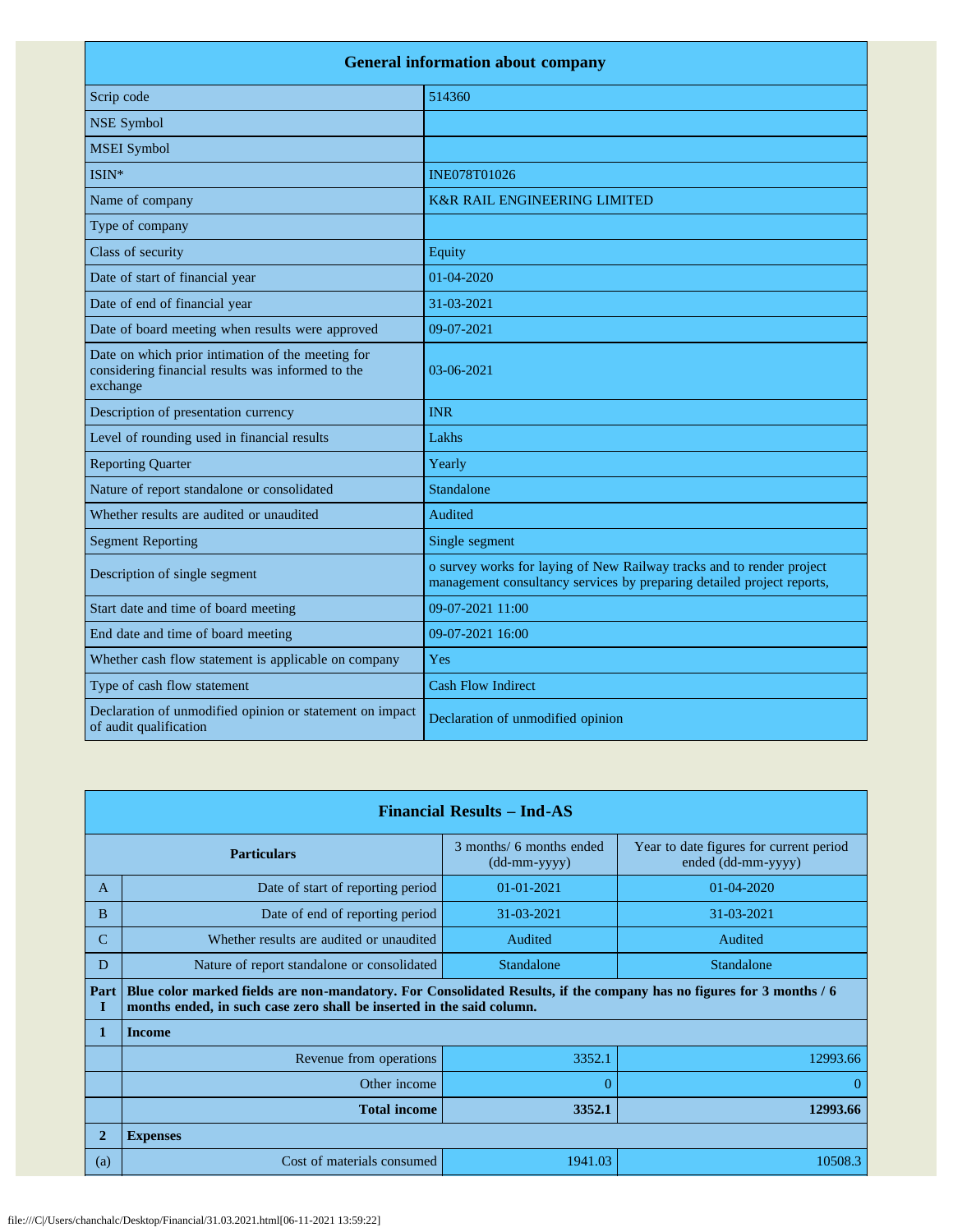| (b) | Purchases of stock-in-trade                                                       |           | $-620.27$ |
|-----|-----------------------------------------------------------------------------------|-----------|-----------|
| (c) | Changes in inventories of finished goods, work-in-<br>progress and stock-in-trade | $-620.27$ | 1527.85   |
| (d) | Employee benefit expense                                                          | 64.06     | 234.82    |
| (e) | Finance costs                                                                     | 47.11     | 155.77    |
| (f) | Depreciation, depletion and amortisation expense                                  | 45.12     | 180.34    |
| (f) | <b>Other Expenses</b>                                                             |           |           |
| 1   | Other expenses                                                                    | 1686.3    | 405.94    |
| 10  |                                                                                   |           |           |
|     | <b>Total other expenses</b>                                                       | 1686.3    | 405.94    |
|     | <b>Total expenses</b>                                                             | 3163.35   | 12392.75  |

|               | <b>Financial Results - Ind-AS</b>                                                                                                                                                             |                                          |                                                               |  |
|---------------|-----------------------------------------------------------------------------------------------------------------------------------------------------------------------------------------------|------------------------------------------|---------------------------------------------------------------|--|
|               | <b>Particulars</b>                                                                                                                                                                            | 3 months/ 6 months<br>ended (dd-mm-yyyy) | Year to date figures for current<br>period ended (dd-mm-yyyy) |  |
| A             | Date of start of reporting period                                                                                                                                                             | $01-01-2021$                             | $01 - 04 - 2020$                                              |  |
| B             | Date of end of reporting period                                                                                                                                                               | 31-03-2021                               | 31-03-2021                                                    |  |
| $\mathcal{C}$ | Whether results are audited or unaudited                                                                                                                                                      | Audited                                  | Audited                                                       |  |
| D             | Nature of report standalone or consolidated                                                                                                                                                   | Standalone                               | Standalone                                                    |  |
| Part<br>Т     | Blue color marked fields are non-mandatory. For Consolidated Results, if the company has no figures for 3 months / 6<br>months ended, in such case zero shall be inserted in the said column. |                                          |                                                               |  |
| 3             | Total profit before exceptional items and tax                                                                                                                                                 | 188.75                                   | 600.91                                                        |  |
| 4             | <b>Exceptional</b> items                                                                                                                                                                      | 0                                        | $\theta$                                                      |  |
| 5             | Total profit before tax                                                                                                                                                                       | 188.75                                   | 600.91                                                        |  |
| 7             | Tax expense                                                                                                                                                                                   |                                          |                                                               |  |
| 8             | Current tax                                                                                                                                                                                   | 62.53                                    | 161                                                           |  |
| 9             | Deferred tax                                                                                                                                                                                  | 1.07                                     | 16.2                                                          |  |
| 10            | <b>Total tax expenses</b>                                                                                                                                                                     | 63.6                                     | 177.2                                                         |  |
| 11            | Net movement in regulatory deferral account balances related to<br>profit or loss and the related deferred tax movement                                                                       | $\overline{0}$                           | $\overline{0}$                                                |  |
| 14            | Net Profit Loss for the period from continuing operations                                                                                                                                     | 125.15                                   | 423.71                                                        |  |
| 15            | Profit (loss) from discontinued operations before tax                                                                                                                                         | $\overline{0}$                           | $\theta$                                                      |  |
| 16            | Tax expense of discontinued operations                                                                                                                                                        | $\overline{0}$                           | $\overline{0}$                                                |  |
| 17            | Net profit (loss) from discontinued operation after tax                                                                                                                                       | $\overline{0}$                           | $\Omega$                                                      |  |
| 19            | Share of profit (loss) of associates and joint ventures accounted for<br>using equity method                                                                                                  | $\overline{0}$                           | $\overline{0}$                                                |  |
| 21            | Total profit (loss) for period                                                                                                                                                                | 125.15                                   | 423.71                                                        |  |
| 22            | Other comprehensive income net of taxes                                                                                                                                                       | 3.64                                     | 3.64                                                          |  |

|                    | <b>Financial Results – Ind-AS</b>        |                                          |                                                               |  |
|--------------------|------------------------------------------|------------------------------------------|---------------------------------------------------------------|--|
| <b>Particulars</b> |                                          | 3 months/ 6 months<br>ended (dd-mm-yyyy) | Year to date figures for current<br>period ended (dd-mm-yyyy) |  |
| A                  | Date of start of reporting period        | $01-01-2021$                             | $01-04-2020$                                                  |  |
| B                  | Date of end of reporting period          | 31-03-2021                               | 31-03-2021                                                    |  |
| C                  | Whether results are audited or unaudited | Audited                                  | Audited                                                       |  |
|                    |                                          |                                          |                                                               |  |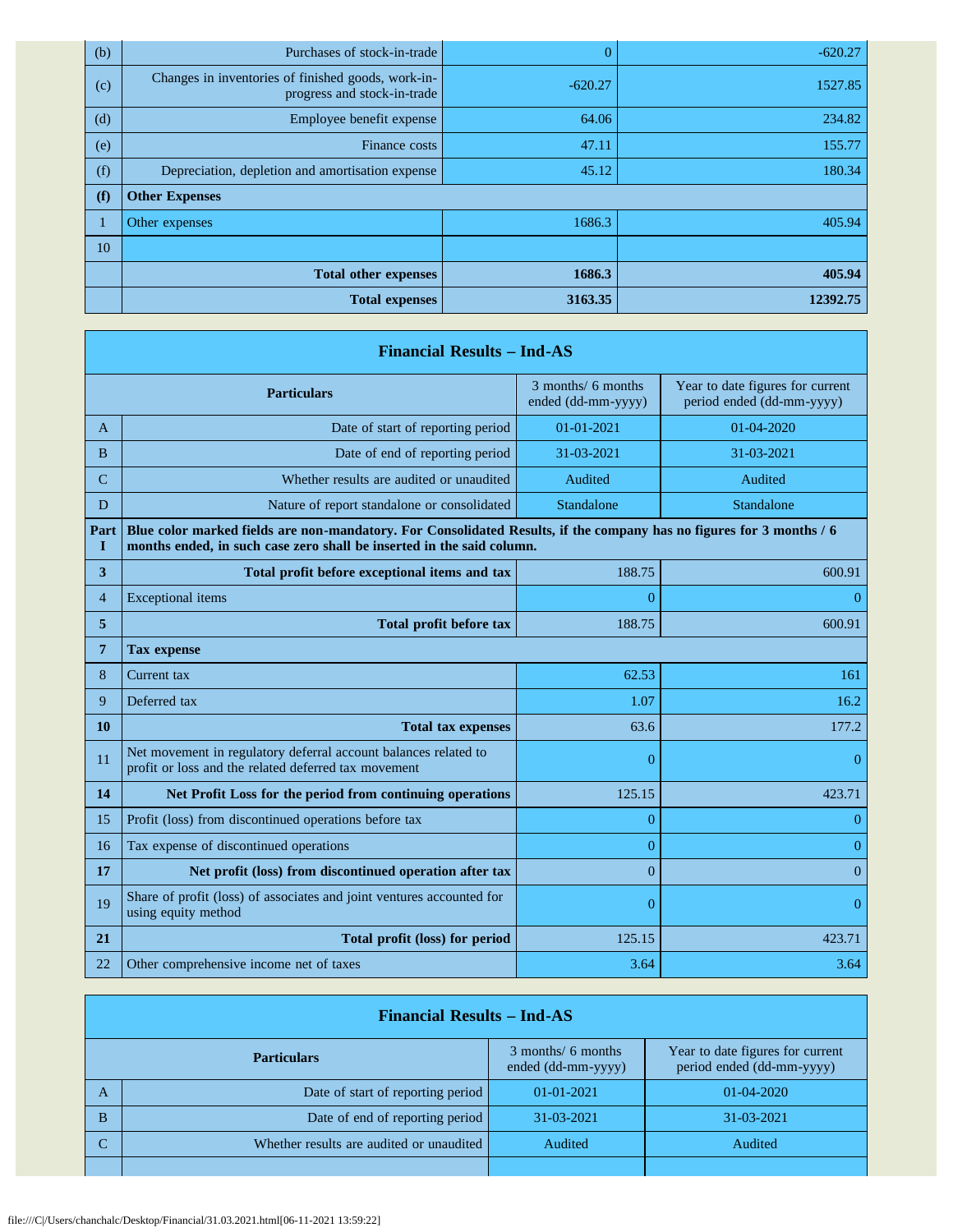| D         | Nature of report standalone or consolidated                                                                                                                                                   | Standalone       | Standalone     |
|-----------|-----------------------------------------------------------------------------------------------------------------------------------------------------------------------------------------------|------------------|----------------|
| Part<br>1 | Blue color marked fields are non-mandatory. For Consolidated Results, if the company has no figures for 3 months / 6<br>months ended, in such case zero shall be inserted in the said column. |                  |                |
| 23        | <b>Total Comprehensive Income for the period</b>                                                                                                                                              | 128.79           | 427.35         |
| 24        | Total profit or loss, attributable to                                                                                                                                                         |                  |                |
|           | Profit or loss, attributable to owners of parent                                                                                                                                              |                  |                |
|           | Total profit or loss, attributable to non-controlling interests                                                                                                                               |                  |                |
| 25        | Total Comprehensive income for the period attributable to                                                                                                                                     |                  |                |
|           | Comprehensive income for the period attributable to owners of<br>parent                                                                                                                       | $\overline{0}$   | $\theta$       |
|           | Total comprehensive income for the period attributable to<br>owners of parent non-controlling interests                                                                                       | $\overline{0}$   | $\theta$       |
| 26        | Details of equity share capital                                                                                                                                                               |                  |                |
|           | Paid-up equity share capital                                                                                                                                                                  | 1577.94          | 1577.94        |
|           | Face value of equity share capital                                                                                                                                                            | 10               | 10             |
| 27        | <b>Details of debt securities</b>                                                                                                                                                             |                  |                |
| 28        | Reserves excluding revaluation reserve<br>1838.37                                                                                                                                             |                  |                |
| 29        | <b>Earnings per share</b>                                                                                                                                                                     |                  |                |
| i         | Earnings per equity share for continuing operations                                                                                                                                           |                  |                |
|           | Basic earnings (loss) per share from continuing operations                                                                                                                                    | 0.01             | 2.69           |
|           | Diluted earnings (loss) per share from continuing operations                                                                                                                                  | 0.01             | 2.69           |
| <b>ii</b> | Earnings per equity share for discontinued operations                                                                                                                                         |                  |                |
|           | Basic earnings (loss) per share from discontinued operations                                                                                                                                  | $\boldsymbol{0}$ | $\theta$       |
|           | Diluted earnings (loss) per share from discontinued operations                                                                                                                                | $\overline{0}$   | $\overline{0}$ |
| ii.       | <b>Earnings per equity share</b>                                                                                                                                                              |                  |                |
|           | Basic earnings (loss) per share from continuing and<br>discontinued operations                                                                                                                | 0.01             | 2.69           |
|           | Diluted earnings (loss) per share from continuing and<br>discontinued operations                                                                                                              | 0.01             | 2.69           |
| 30        | Debt equity ratio                                                                                                                                                                             |                  |                |
| 31        | Debt service coverage ratio                                                                                                                                                                   |                  |                |
| 32        | Interest service coverage ratio                                                                                                                                                               |                  |                |
| 33        | Disclosure of notes on financial results                                                                                                                                                      |                  |                |

|                                          | <b>Statement of Asset and Liabilities</b>   |                                 |  |  |
|------------------------------------------|---------------------------------------------|---------------------------------|--|--|
|                                          | Particulars                                 | Current year ended (dd-mm-yyyy) |  |  |
|                                          | Date of start of reporting period           | $01 - 04 - 2020$                |  |  |
|                                          | Date of end of reporting period             | 31-03-2021                      |  |  |
| Whether results are audited or unaudited |                                             | Audited                         |  |  |
|                                          | Nature of report standalone or consolidated | Standalone                      |  |  |
|                                          | <b>Assets</b>                               |                                 |  |  |
| $\mathbf{1}$                             | <b>Non-current assets</b>                   |                                 |  |  |
|                                          | Property, plant and equipment               | 1263.33                         |  |  |
|                                          | Capital work-in-progress                    |                                 |  |  |
|                                          | Investment property                         |                                 |  |  |
|                                          | Goodwill                                    | $\Omega$                        |  |  |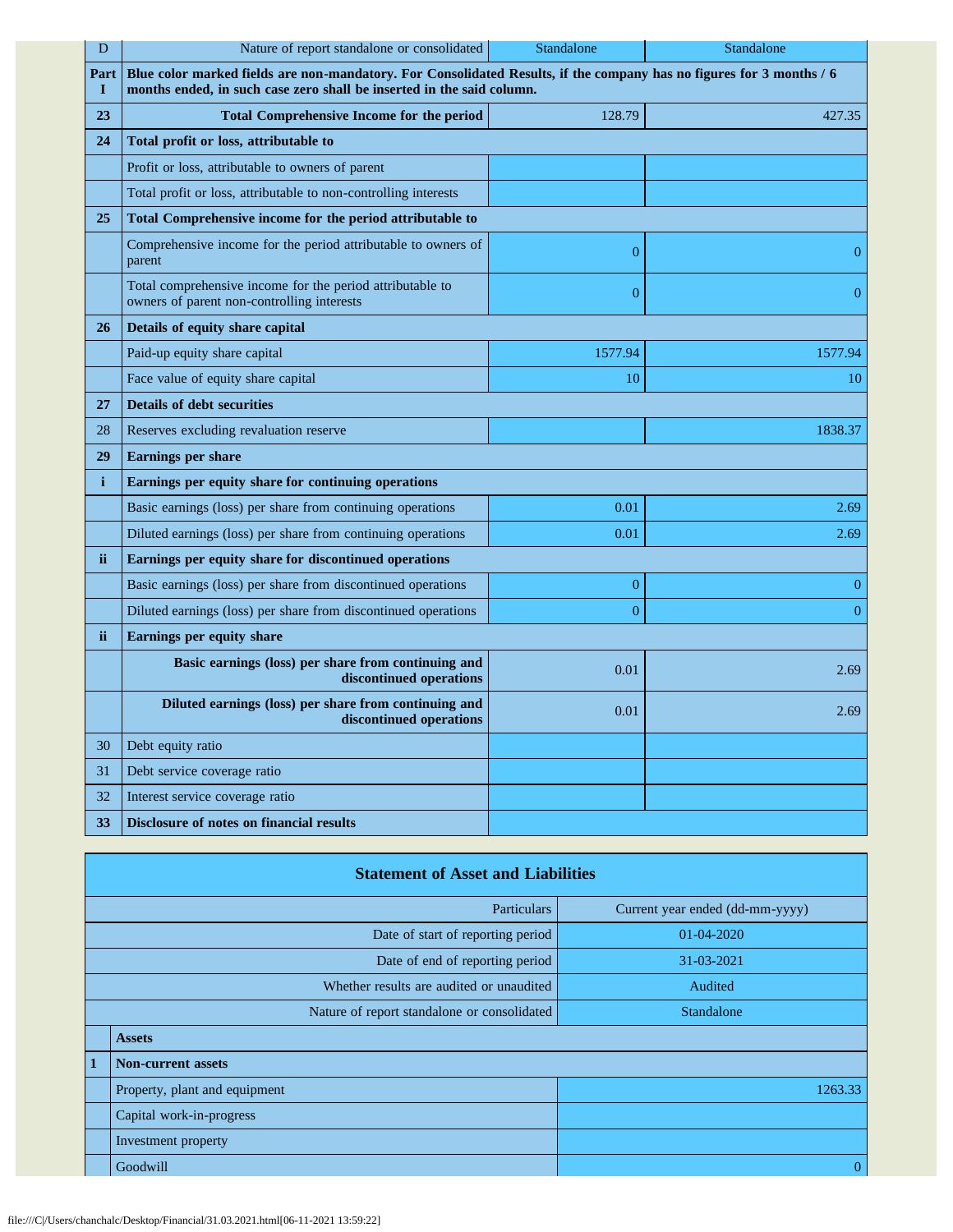|                | Other intangible assets                           | $\overline{0}$ |
|----------------|---------------------------------------------------|----------------|
|                | Intangible assets under development               |                |
|                | Biological assets other than bearer plants        |                |
|                | Investments accounted for using equity method     |                |
|                | <b>Non-current financial assets</b>               |                |
|                | Non-current investments                           | $\mathbf{0}$   |
|                | Trade receivables, non-current                    |                |
|                | Loans, non-current                                | $\overline{0}$ |
|                | Other non-current financial assets                |                |
|                | <b>Total non-current financial assets</b>         | $\bf{0}$       |
|                | Deferred tax assets (net)                         | 38.07          |
|                | Other non-current assets                          |                |
|                | <b>Total non-current assets</b>                   | 1301.4         |
| $\overline{2}$ | <b>Current assets</b>                             |                |
|                | Inventories                                       | 960.36         |
|                |                                                   |                |
|                | <b>Current financial asset</b>                    |                |
|                | Current investments                               | $\overline{0}$ |
|                | Trade receivables, current                        | 3644.28        |
|                | Cash and cash equivalents                         | 569.57         |
|                | Bank balance other than cash and cash equivalents | 1311.1         |
|                | Loans, current                                    | 1499.69        |
|                | Other current financial assets                    | 9.94           |
|                | <b>Total current financial assets</b>             | 7034.58        |
|                | Current tax assets (net)                          | 134.62         |
|                | Other current assets                              | 70.33          |
|                | <b>Total current assets</b>                       | 8199.89        |

|   | <b>Statement of Asset and Liabilities</b>                                  |                                 |
|---|----------------------------------------------------------------------------|---------------------------------|
|   | Particulars                                                                | Current year ended (dd-mm-yyyy) |
|   | Date of start of reporting period                                          | $01 - 04 - 2020$                |
|   | Date of end of reporting period                                            | 31-03-2021                      |
|   | Whether results are audited or unaudited                                   | Audited                         |
|   | Nature of report standalone or consolidated                                | <b>Standalone</b>               |
| 3 | Non-current assets classified as held for sale                             |                                 |
| 4 | Regulatory deferral account debit balances and related deferred tax Assets |                                 |
|   | <b>Total assets</b>                                                        | 9501.29                         |
|   | <b>Equity and liabilities</b>                                              |                                 |
|   | <b>Equity</b>                                                              |                                 |
|   | Equity attributable to owners of parent                                    |                                 |
|   | Equity share capital                                                       | 1577.94                         |
|   | Other equity                                                               | 3249.82                         |
|   | Total equity attributable to owners of parent                              | 4827.76                         |
|   | Non controlling interest                                                   |                                 |
|   |                                                                            |                                 |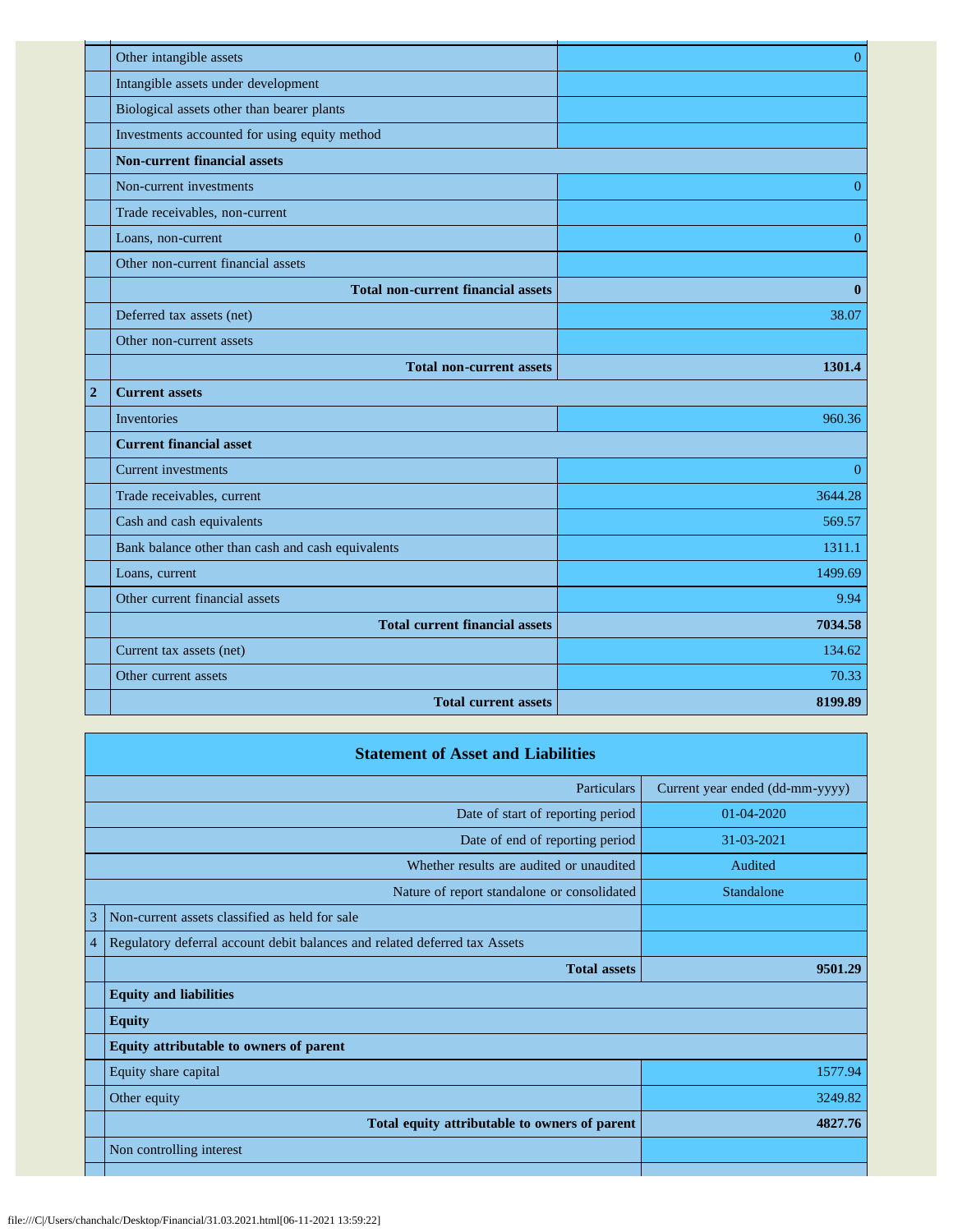|                | <b>Total equity</b>                                                                       | 4827.76  |
|----------------|-------------------------------------------------------------------------------------------|----------|
|                | <b>Liabilities</b>                                                                        |          |
|                | <b>Non-current liabilities</b>                                                            |          |
|                | <b>Non-current financial liabilities</b>                                                  |          |
|                | Borrowings, non-current                                                                   | 498.42   |
|                | Trade payables, non-current                                                               |          |
|                | Other non-current financial liabilities                                                   |          |
|                | <b>Total non-current financial liabilities</b>                                            | 498.42   |
|                | Provisions, non-current                                                                   | 38.72    |
|                | Deferred tax liabilities (net)                                                            |          |
|                | Deferred government grants, Non-current                                                   |          |
|                | Other non-current liabilities                                                             |          |
|                | <b>Total non-current liabilities</b>                                                      | 537.14   |
|                | <b>Current liabilities</b>                                                                |          |
|                | <b>Current financial liabilities</b>                                                      |          |
|                | Borrowings, current                                                                       | 128.37   |
|                | Trade payables, current                                                                   | 1848.44  |
|                | Other current financial liabilities                                                       | 42.97    |
|                | <b>Total current financial liabilities</b>                                                | 2019.78  |
|                | Other current liabilities                                                                 | 1924.33  |
|                | Provisions, current                                                                       | 16.59    |
|                | Current tax liabilities (Net)                                                             | 175.69   |
|                | Deferred government grants, Current                                                       | $\Omega$ |
|                | <b>Total current liabilities</b>                                                          | 4136.39  |
| 3              | Liabilities directly associated with assets in disposal group classified as held for sale |          |
| $\overline{4}$ | Regulatory deferral account credit balances and related deferred tax liability            |          |
|                | <b>Total liabilities</b>                                                                  | 4673.53  |
|                | <b>Total equity and liabilites</b>                                                        | 9501.29  |
|                | Disclosure of notes on assets and liabilities                                             |          |

## **Format for Reporting Segmenet wise Revenue, Results and Capital Employed along with the company**

|                                             | recults                                                             |                                                |                                                                 |  |
|---------------------------------------------|---------------------------------------------------------------------|------------------------------------------------|-----------------------------------------------------------------|--|
|                                             | <b>Particulars</b>                                                  | 3 months/ 6 month ended (dd-<br>$mm$ -yyyy $)$ | Year to date figures for current period ended<br>$(dd-mm-yyyy)$ |  |
| Date of start of reporting period           |                                                                     | $01-01-2021$                                   | 01-04-2020                                                      |  |
| Date of end of reporting period             |                                                                     | 31-03-2021                                     | 31-03-2021                                                      |  |
| Whether accounts are audited or unaudited   |                                                                     | Audited                                        | Audited                                                         |  |
| Nature of report standalone or consolidated |                                                                     | <b>Standalone</b>                              | <b>Standalone</b>                                               |  |
|                                             | <b>Segment Revenue (Income)</b>                                     |                                                |                                                                 |  |
|                                             | (net sale/income from each segment should be disclosed)             |                                                |                                                                 |  |
|                                             | <b>Total Segment Revenue</b>                                        |                                                |                                                                 |  |
|                                             | Less: Inter segment revenue                                         |                                                |                                                                 |  |
|                                             | <b>Revenue from operations</b>                                      |                                                |                                                                 |  |
| $\overline{2}$                              | <b>Segment Result</b>                                               |                                                |                                                                 |  |
|                                             | Profit $(+)$ / Loss $(-)$ before tax and interest from each segment |                                                |                                                                 |  |
|                                             |                                                                     |                                                |                                                                 |  |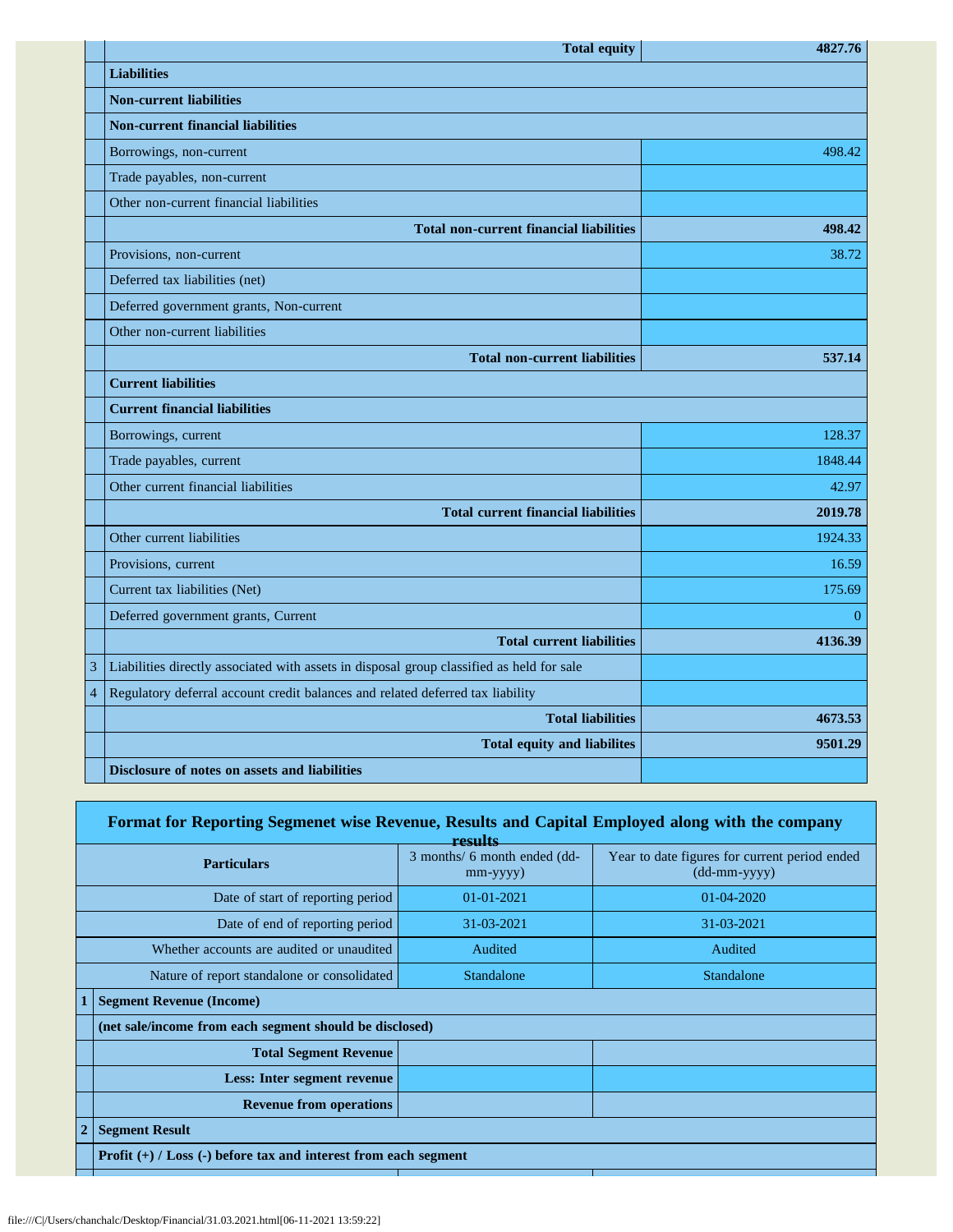|                         | <b>Total Profit before tax</b>                                         |  |
|-------------------------|------------------------------------------------------------------------|--|
|                         | <i>i.</i> Finance cost                                                 |  |
|                         | ii. Other Unallocable Expenditure net off<br><b>Unallocable income</b> |  |
|                         | Profit before tax                                                      |  |
| $\mathbf{3}$            | (Segment Asset - Segment Liabilities)                                  |  |
|                         | <b>Segment Asset</b>                                                   |  |
|                         | <b>Total Segment Asset</b>                                             |  |
|                         | <b>Un-allocable Assets</b>                                             |  |
|                         | <b>Net Segment Asset</b>                                               |  |
| $\overline{\mathbf{4}}$ | <b>Segment Liabilities</b>                                             |  |
|                         | <b>Segment Liabilities</b>                                             |  |
|                         | <b>Total Segment Liabilities</b>                                       |  |
|                         | <b>Un-allocable Liabilities</b>                                        |  |
|                         | <b>Net Segment Liabilities</b>                                         |  |
|                         | <b>Disclosure of notes on segments</b>                                 |  |

| <b>Cash flow statement, indirect</b> |                                                                                          |                             |  |  |
|--------------------------------------|------------------------------------------------------------------------------------------|-----------------------------|--|--|
| Particulars                          |                                                                                          | Year ended (dd-mm-<br>yyyy) |  |  |
| $\mathbf{A}$                         | Date of start of reporting period                                                        | $01 - 04 - 2020$            |  |  |
| <sub>B</sub>                         | Date of end of reporting period                                                          | 31-03-2021                  |  |  |
| $\mathbf C$                          | Whether results are audited or unaudited                                                 | Audited                     |  |  |
| D                                    | Nature of report standalone or consolidated                                              | Standalone                  |  |  |
| Part<br>$\mathbf I$                  | Blue color marked fields are non-mandatory.                                              |                             |  |  |
|                                      | <b>Statement of cash flows</b>                                                           |                             |  |  |
|                                      | Cash flows from used in operating activities                                             |                             |  |  |
|                                      | Profit before tax                                                                        | 600.91                      |  |  |
|                                      | <b>Adjustments for reconcile profit (loss)</b>                                           |                             |  |  |
|                                      | Adjustments for finance costs                                                            | 99.23                       |  |  |
|                                      | Adjustments for decrease (increase) in inventories                                       | $-620.27$                   |  |  |
|                                      | Adjustments for decrease (increase) in trade receivables, current                        | $-1063.41$                  |  |  |
|                                      | Adjustments for decrease (increase) in trade receivables, non-current                    | $\Omega$                    |  |  |
|                                      | Adjustments for decrease (increase) in other current assets                              | 178.4                       |  |  |
|                                      | Adjustments for decrease (increase) in other non-current assets                          | $\Omega$                    |  |  |
|                                      | Adjustments for other financial assets, non-current                                      | 319.65                      |  |  |
|                                      | Adjustments for other financial assets, current                                          | $-3.64$                     |  |  |
|                                      | Adjustments for other bank balances                                                      | $\Omega$                    |  |  |
|                                      | Adjustments for increase (decrease) in trade payables, current                           | 196.25                      |  |  |
|                                      | Adjustments for increase (decrease) in trade payables, non-current                       | $\Omega$                    |  |  |
|                                      | Adjustments for increase (decrease) in other current liabilities                         | $-625.72$                   |  |  |
|                                      | Adjustments for increase (decrease) in other non-current liabilities                     | $\theta$                    |  |  |
|                                      | Adjustments for depreciation and amortisation expense                                    | 180.34                      |  |  |
|                                      | Adjustments for impairment loss reversal of impairment loss recognised in profit or loss | $\overline{0}$              |  |  |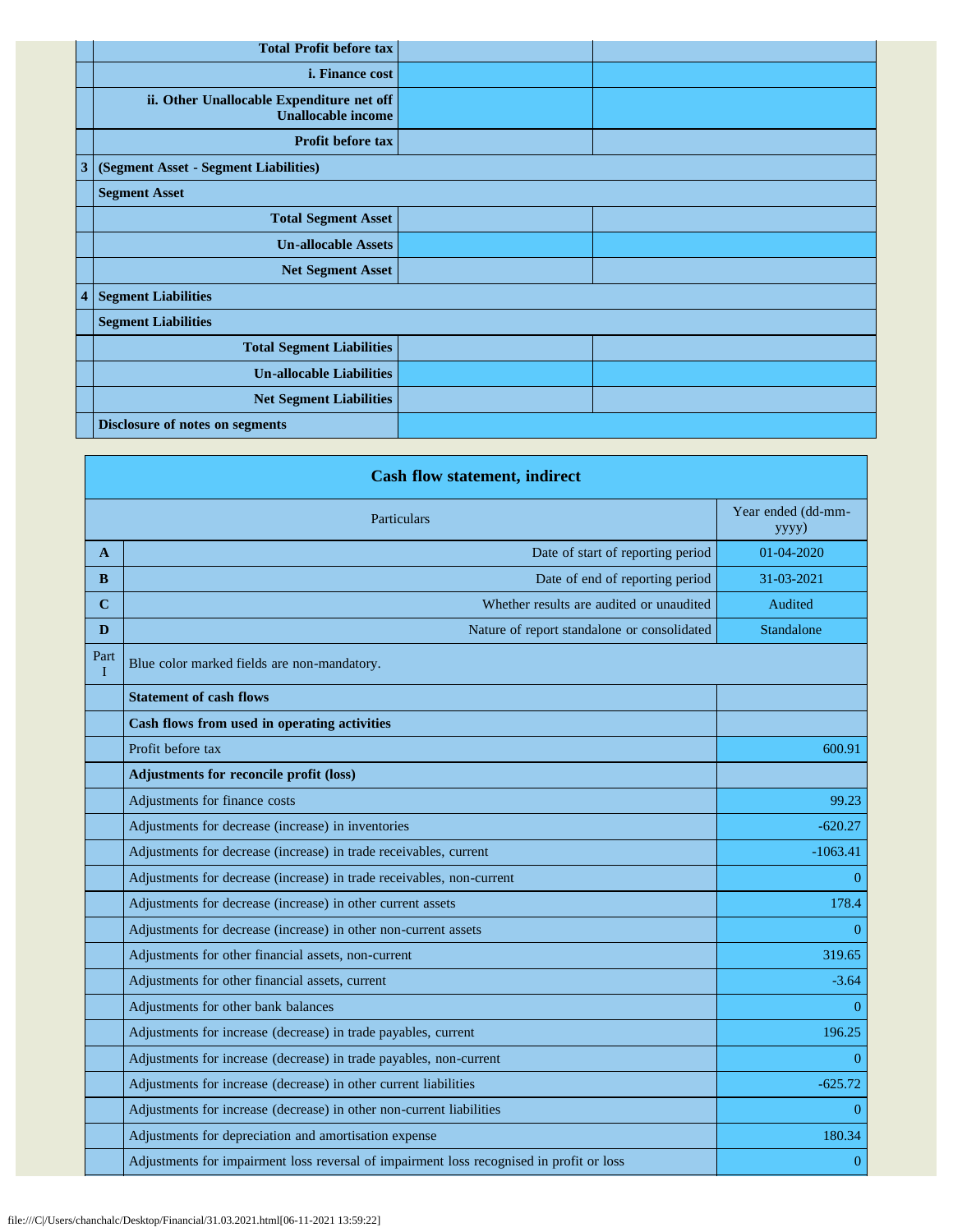| Adjustments for provisions, current                                                                                    | $\mathbf{0}$     |
|------------------------------------------------------------------------------------------------------------------------|------------------|
| Adjustments for provisions, non-current                                                                                | $\overline{0}$   |
| Adjustments for other financial liabilities, current                                                                   | 28.16            |
| Adjustments for other financial liabilities, non-current                                                               | $\theta$         |
| Adjustments for unrealised foreign exchange losses gains                                                               | $\overline{0}$   |
| Adjustments for dividend income                                                                                        | $\mathbf{0}$     |
| Adjustments for interest income                                                                                        | $\overline{0}$   |
| Adjustments for share-based payments                                                                                   | $\mathbf{0}$     |
| Adjustments for fair value losses (gains)                                                                              | $\mathbf{0}$     |
| Adjustments for undistributed profits of associates                                                                    | $\mathbf{0}$     |
| Other adjustments for which cash effects are investing or financing cash flow                                          | $\overline{0}$   |
| Other adjustments to reconcile profit (loss)                                                                           | $\mathbf{0}$     |
| Other adjustments for non-cash items                                                                                   | $\mathbf{0}$     |
| Share of profit and loss from partnership firm or association of persons or limited liability partnerships             | $\theta$         |
| Total adjustments for reconcile profit (loss)                                                                          | $-1311.01$       |
| Net cash flows from (used in) operations                                                                               | $-710.1$         |
| Dividends received                                                                                                     | 0                |
| Interest paid                                                                                                          | $\overline{0}$   |
| Interest received                                                                                                      | $\theta$         |
| Income taxes paid (refund)                                                                                             | 101.91           |
| Other inflows (outflows) of cash                                                                                       | 0                |
| Net cash flows from (used in) operating activities                                                                     | $-812.01$        |
| Cash flows from used in investing activities                                                                           |                  |
| Cash flows from losing control of subsidiaries or other businesses                                                     | $\overline{0}$   |
| Cash flows used in obtaining control of subsidiaries or other businesses                                               | $\mathbf{0}$     |
| Other cash receipts from sales of equity or debt instruments of other entities                                         | $\mathbf{0}$     |
| Other cash payments to acquire equity or debt instruments of other entities                                            | $\mathbf{0}$     |
| Other cash receipts from sales of interests in joint ventures                                                          | $\boldsymbol{0}$ |
| Other cash payments to acquire interests in joint ventures                                                             | $\theta$         |
| Cash receipts from share of profits of partnership firm or association of persons or limited liability<br>partnerships | $\mathbf{0}$     |
| Cash payment for investment in partnership firm or association of persons or limited liability<br>partnerships         | $\mathbf{0}$     |
| Proceeds from sales of property, plant and equipment                                                                   | $\theta$         |
| Purchase of property, plant and equipment                                                                              | 100.38           |
| Proceeds from sales of investment property                                                                             | $\mathbf{0}$     |
| Purchase of investment property                                                                                        | $\mathbf{0}$     |
| Proceeds from sales of intangible assets                                                                               | $\mathbf{0}$     |
| Purchase of intangible assets                                                                                          | $\mathbf{0}$     |
| Proceeds from sales of intangible assets under development                                                             | $\mathbf{0}$     |
| Purchase of intangible assets under development                                                                        | $\mathbf{0}$     |
| Proceeds from sales of goodwill                                                                                        | $\mathbf{0}$     |
| Purchase of goodwill                                                                                                   | $\boldsymbol{0}$ |
| Proceeds from biological assets other than bearer plants                                                               | $\mathbf{0}$     |
|                                                                                                                        |                  |